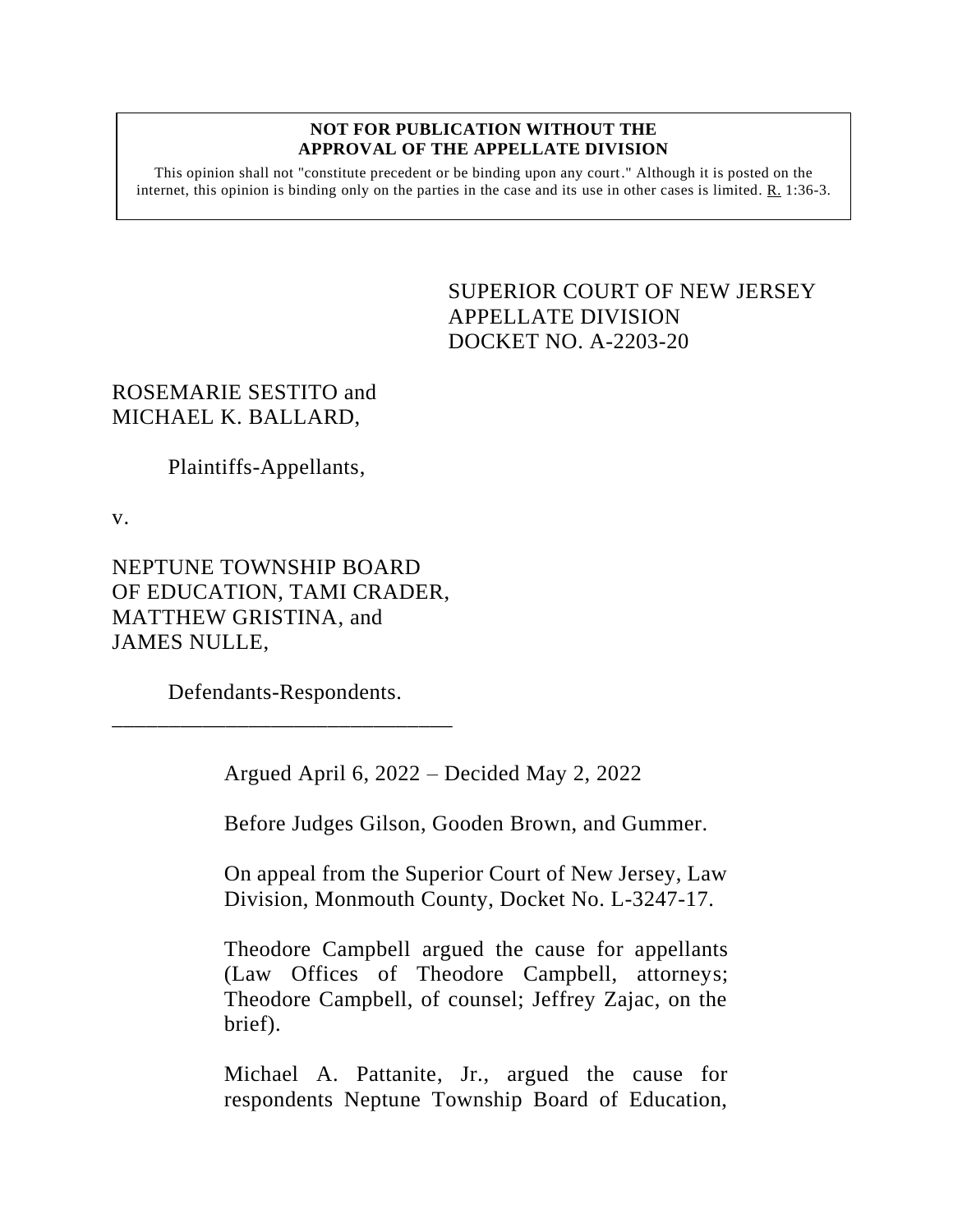Tami Crader, and James Nulle (Lenox Law Firm, attorneys; Michael A. Pattanite, Jr., of counsel and on the brief; Stephanie J. Viola, on the brief).

## PER CURIAM

In this employment case, plaintiffs Rosemarie Sestito and her husband Michael Ballard appeal an order granting summary judgment in favor of defendants Neptune Township Board of Education (the Board), Superintendent Tami Crader, and Principal James Nulle.<sup>1</sup> We affirm substantially for the reasons set forth in Judge Linda Grasso Jones's comprehensive, written decision.

We briefly summarize the relevant facts. Sestito, who was fifty-six years old when she filed this lawsuit in 2017, was hired by the Board in 2006 as a paraprofessional. In 2012, Sestito obtained a bachelor's degree and an elementary-education teaching certificate for grades kindergarten through fifth grade. After obtaining the certificate, Sestito applied for various teaching positions within the school district. She received few interviews and was not hired for any of the positions for which she had applied. In her complaint Sestito

<sup>&</sup>lt;sup>1</sup> The trial court previously dismissed counts plaintiffs had pleaded against Assistant Superintendent Matthew Gristina. In this appeal, plaintiffs also sought reinstatement of those counts "in the event of a reversal" of the summaryjudgment order granted in favor of the other defendants. Because we affirm the summary-judgment order, we do not reach plaintiffs' argument about the Gristina counts.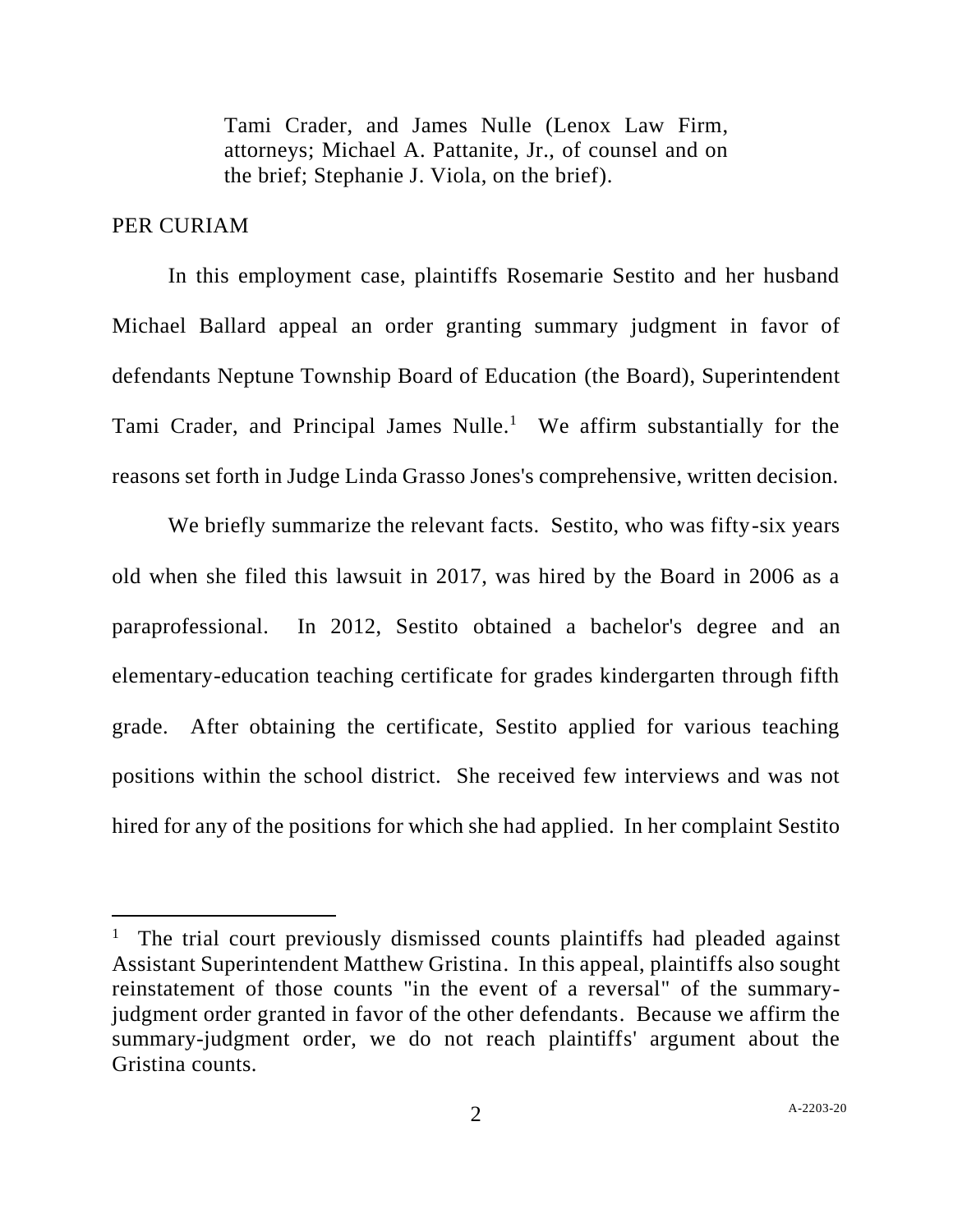highlights three job openings, asserting she was qualified for those positions, but they were not offered to her due to her age. Sestito also asserts defendants retaliated against her after she had complained about not receiving interviews or job offers by giving her poor performance reviews, not hiring her for teaching positions in the school district, and not granting her home instruction assignments.

As the motion judge found in granting defendants' summary-judgment motion, although "Sestito believes that her student teaching in the school district, and the time she has spent in the school district working as a paraprofessional, should give her an advantage over other applications for [e]lementary [e]ducation teaching positions," she "has failed to rebut defendant's legitimate and non-discriminatory reasons for its hiring decisions." That failure is fatal to her claims. See Young v. Hobart W. Grp., 385 N.J. Super. 448, 463, 467 (App Div. 2005) (upholding a grant of summary judgment as to plaintiff's age-discrimination and retaliation claims when plaintiff was unable to demonstrate the employer's legitimate proffered reasons for their adverse employment actions toward her were pretextual). For that reason and the other reasons expressed in Judge Grasso Jones's opinion, we affirm the order granting defendants' summary-judgment motion.

3